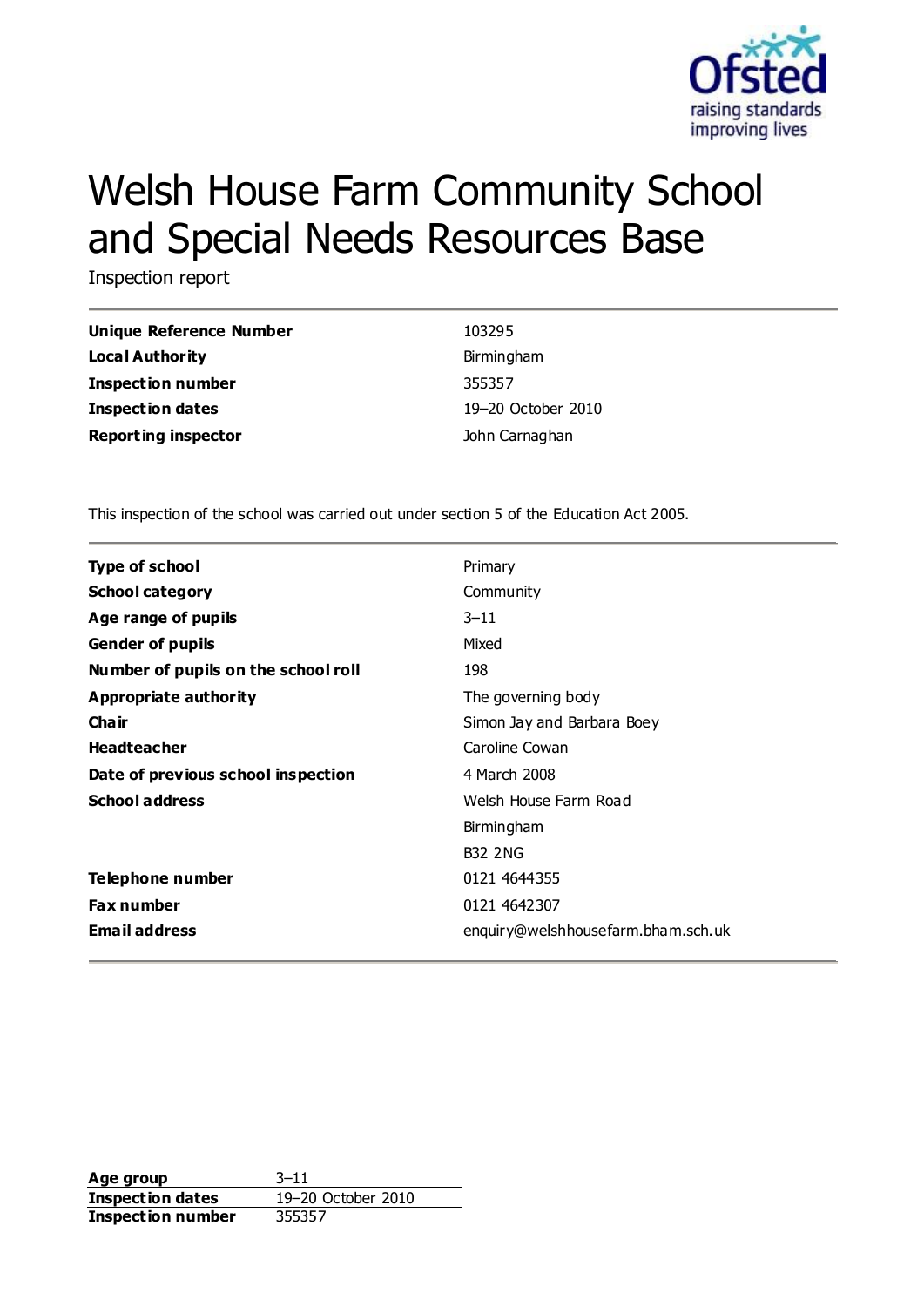The Office for Standards in Education, Children's Services and Skills (Ofsted) regulates and inspects to achieve excellence in the care of children and young people, and in education and skills for learners of all ages. It regulates and inspects childcare and children's social care, and inspects the Children and Family Court Advisory Support Service (Cafcass), schools, colleges, initial teacher training, work-based learning and skills training, adult and community learning, and education and training in prisons and other secure establishments. It assesses council children's services, and inspects services for looked after children, safeguarding and child protection.

Further copies of this report are obtainable from the school. Under the Education Act 2005, the school must provide a copy of this report free of charge to certain categories of people. A charge not exceeding the full cost of reproduction may be made for any other copies supplied.

If you would like a copy of this document in a different format, such as large print or Braille, please telephone 0300 1234 234, or email **[enquiries@ofsted.gov.uk](mailto:enquiries@ofsted.gov.uk)**.

You may copy all or parts of this document for non-commercial educational purposes, as long as you give details of the source and date of publication and do not alter the documentation in any way.

To receive regular email alerts about new publications, including survey reports and school inspection reports, please visit our website and go to 'Subscribe'.

Royal Exchange Buildings St Ann's Square Manchester M2 7LA T: 0300 1234 234 Textphone: 0161 618 8524 E: **[enquiries@ofsted.gov.uk](mailto:enquiries@ofsted.gov.uk)**

W: **[www.ofsted.gov.uk](http://www.ofsted.gov.uk/)**

© Crown copyright 2010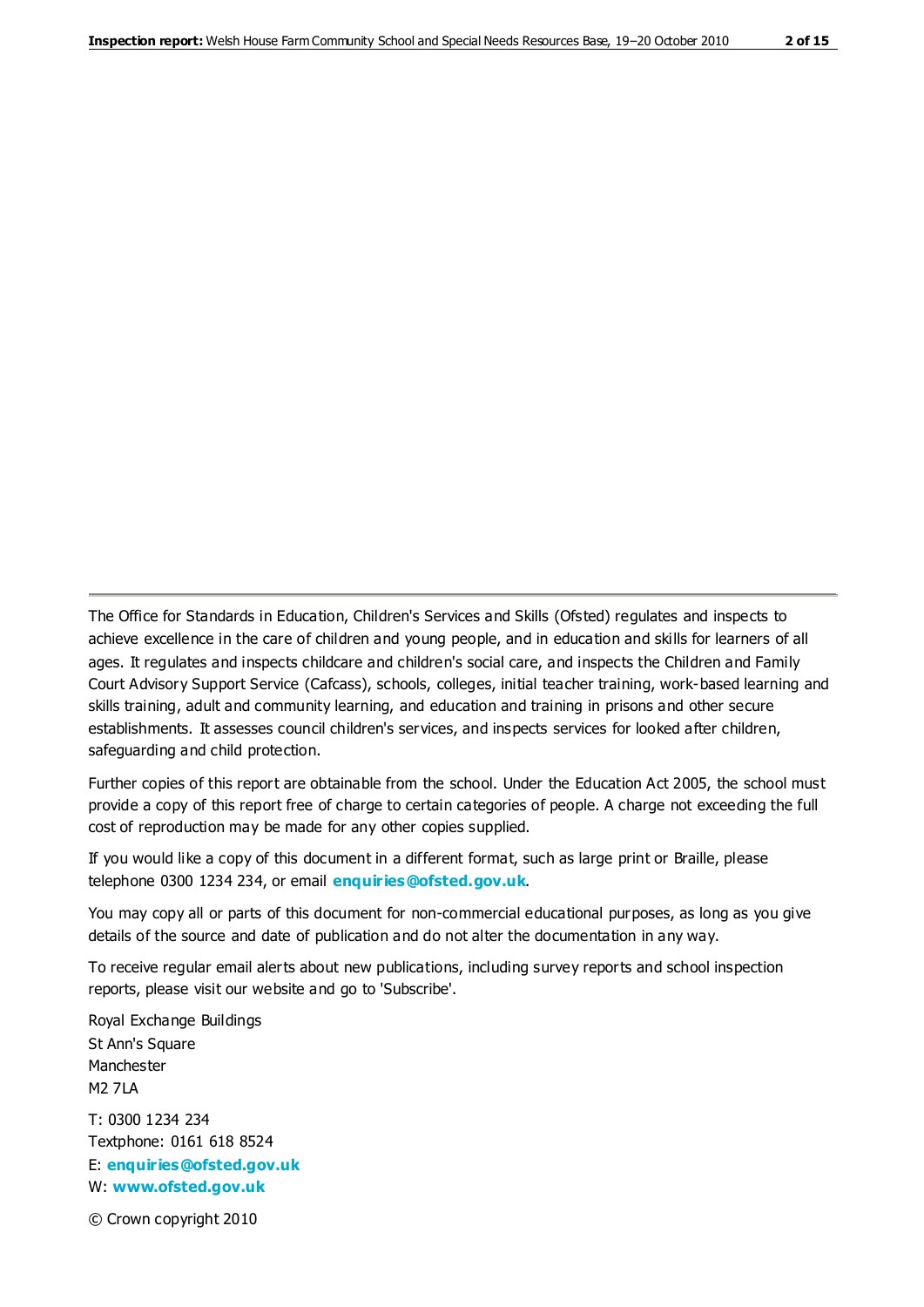# **Introduction**

This inspection was carried out by three additional inspectors. They observed 16 lessons and 12 teachers and held meetings with staff, pupils and governors. Inspectors observed the school's work and looked at its policies, assessments and other documents, including 52 parental questionnaires.

The inspection team reviewed many aspects of the school's work. It looked in detail at the following.

- Whether all assessment information from 2010 confirms improvements in attainment.
- If there are significant variations in achievement between different groups of pupils.
- Whether pupils' community involvement and experience is limited to the immediate school locality.

# **Information about the school**

This is a smaller than average primary school. Three quarters of its pupils are known to be eligible for free school meals and this is very high. The school has a larger than average proportion of pupils from minority ethnic groups; these pupils are from varied backgrounds but the largest group is from Black or Black British African backgrounds. The proportion of pupils who speak English as an additional language is approximately double the national average. With a dedicated special needs resource base managed by the school, there is a large proportion of pupils with special educational needs and/or disabilities, mostly with moderate learning difficulties. The proportion of pupils with a statement of special educational needs is much larger than average. The school has a very high turnover of pupils.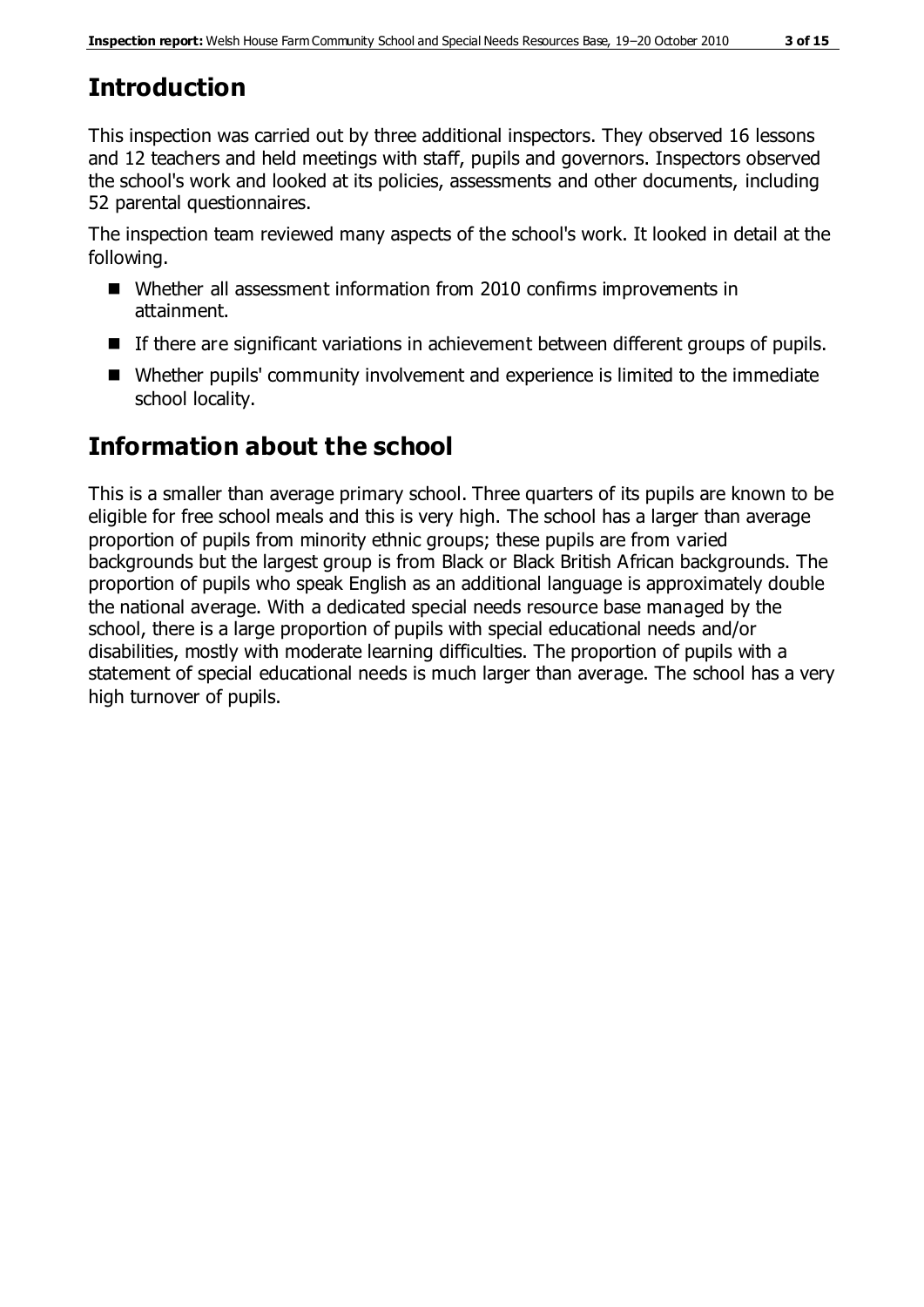# **Inspection judgements**

| Overall effectiveness: how good is the school?  |  |
|-------------------------------------------------|--|
| The school's capacity for sustained improvement |  |

# **Main findings**

This is a good and improving school. Some of its work is outstanding. The headteacher's passion and commitment to all pupils is widely shared by staff. Their cohesive approach has been very successful in mitigating the difficulties posed by the very high turnover of pupils and the variety of challenges pupils bring to school. The outstanding special needs resource base provides a well of expertise to assist all pupils experiencing barriers to learning. Those who attend the base make excellent progress.

Progress for all other groups of pupils is good and they all have excellent opportunities to be fully included in every aspect of school life. Children enter the Early Years Foundation Stage with skills that are much lower than those expected for their age. By the end of Key Stage 2, attainment has been close to the national average for the last two years. Given the school's context, this is impressive and represents good achievement for all groups.

Improved monitoring has ensured better quality teaching and learning, but a few inconsistencies remain due to a lack of precision in evaluating lessons. Areas for improvement are not always identified clearly and followed up rigorously. Overall, teaching quality is good so that pupils learn well. Pupils behave well and relate warmly to one another and adults. The curriculum has links between subjects to provide interesting, relevant learning experiences for all. However, there are few links with schools in different environments to broaden pupils' horizons. Pupils' personal development is good, and they say they feel safe in all circumstances, whether at school, in transit to it or on the internet.

All staff make it their business to know and support each pupil to the maximum. Outstanding care, guidance and support help many pupils overcome challenging circumstances and to succeed in education. Pupils enjoy school and feel very secure. Parents and carers are also extremely positive about their children's experiences, recognising school for the haven that it is. One mother wrote she was, 'truly pleased and satisfied with Welsh Farm. I couldn't have chosen a better school, it's more than a school it's my child's second home.' Not all parents and carers recognise the importance of their children attending regularly and attendance remains average, as it was at the time of the previous inspection.

The school has very good systems to ensure it appraises its effectiveness accurately, leading to plans that clearly reflect what needs to be done in future. Leaders' good use of assessment data identifies any variations in outcomes for pupils and the school is quick to take action to help to narrow the gap. Concerted actions since the previous inspection have led to numerous improvements, including in the quality of teaching and care, guidance and support, and have led to higher achievement. Based on this strong track record, the school's capacity for improvement in the future is good.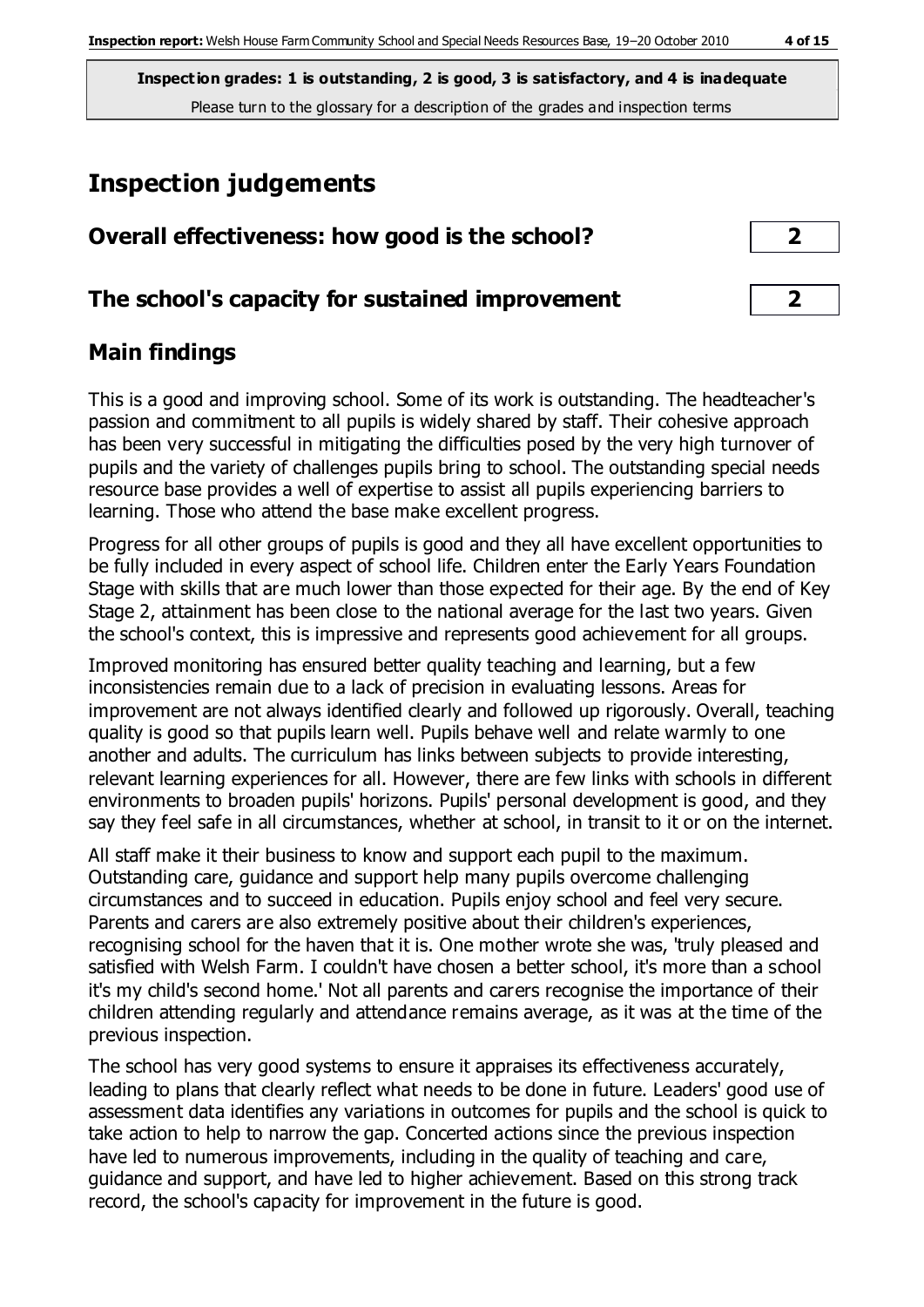#### **What does the school need to do to improve further?**

- Develop closer links with schools in contrasting environments to promote pupils' understanding of the wider world.
- $\blacksquare$  Build on good self-evaluation practice to improve the precision of lesson observations and provide constructive feedback to staff which clearly identifies how to further improve their teaching.
- **Promote high expectations of attendance to all families to raise attendance from** average to above average.

# **Outcomes for individuals and groups of pupils 2**

Children enter the Nursery with knowledge and skills well below those expected for their age. They have a variety of needs and many face significant barriers to learning, particularly in their early language and literacy skills. Children make good progress in the Nursery and Reception classes. This good progress continues and attainment in English and mathematics at the end of Year 6 is close to the national average.

Pupils make good progress because teaching is good and the stimulating curriculum engages their interest. With the good role model of their teachers, pupils are enthusiastic learners who enjoy lessons and participate fully in activities. In the resource base, very high status is given to social training. Pupils are expected to show respect and to say 'please' and 'thank you'. Their behaviour is outstanding, a tribute to their trust in the staff. Due to the care they receive, they gain in confidence and learn rapidly. In an outstanding lesson in the special needs resource base, all staff contributed to providing a highly supportive, peaceful environment that was fully conducive to learning. The emphasis was on courtesy and respect for others. In these circumstances, pupils thrived, making very rapid progress in developing addition and subtraction skills. Progress of all groups of pupils is good, including those who start at different times of the year. This is due to the quality of support and the early and accurate identification of pupils who would benefit from additional help. This contributes to pupils' consistently good achievement.

Pupils behave well in class and are eager to learn so there are few impediments to their progress. They report very little bullying and no racism. Outside and around school they act sensibly and are considerate of others. They are very courteous to visitors. Pupils have a good knowledge of what constitutes a healthy lifestyle, including the importance of exercise and the significance of a balanced diet. They participate enthusiastically in exercise, including physical education lessons.

Older pupils act as prefects and are trained to help younger ones to improve their vocabulary. The school council is a lively forum that has brought about some positive changes to playtime activities. Pupils make a good contribution to the school and local community. They visit the elderly and support various charities, including the long-term sponsorship of a pupil in a Gambian school. Pupils develop satisfactory literacy and numeracy skills and good social skills which contribute to their good preparation for secondary education.

The positive ethos of the school is a good testament to pupils' keen sense of right and wrong. They work well in pairs or groups, supporting each others' learning. Pupils of different ethnicities get on well together and respect other cultures. They have produced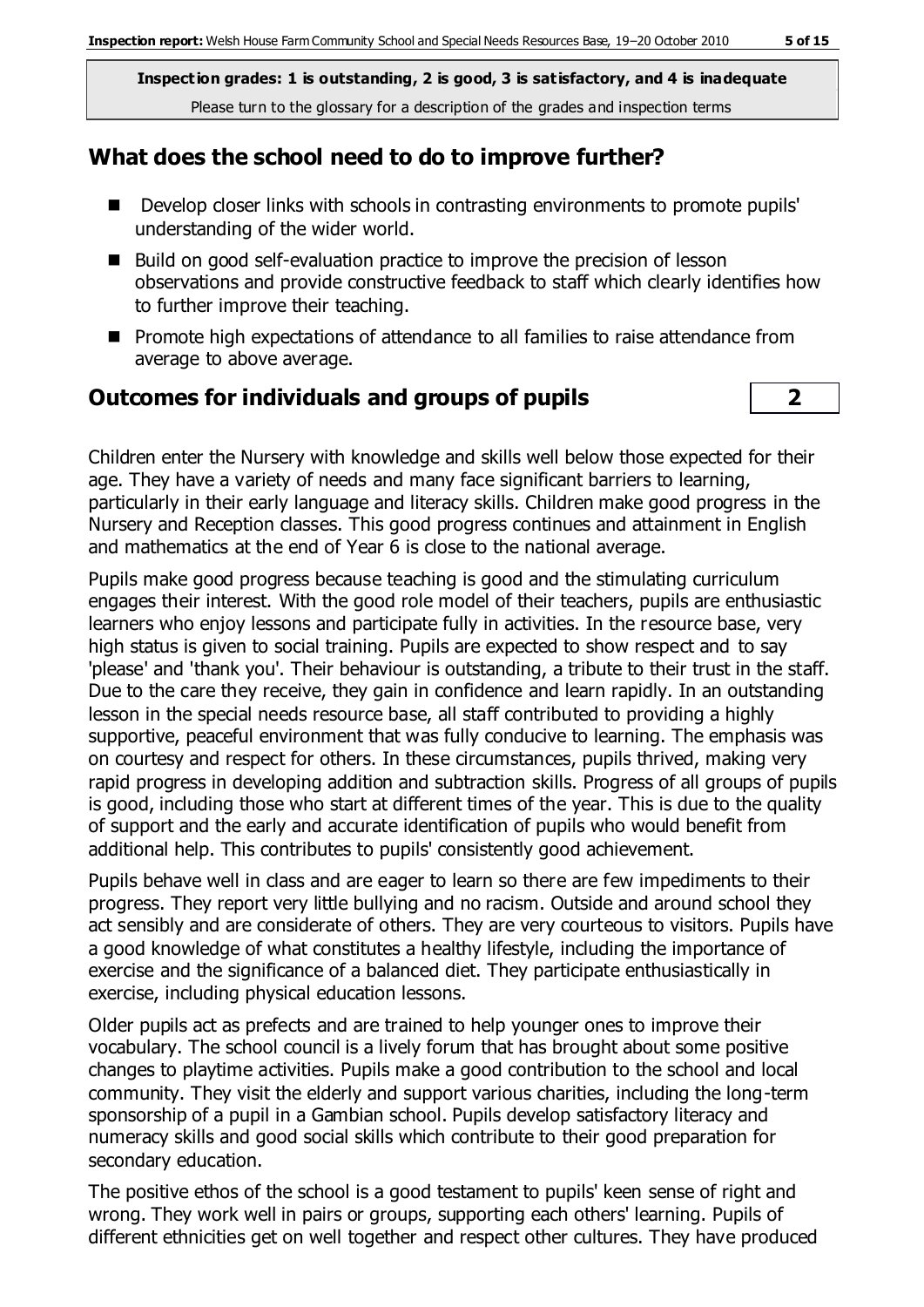good display work, for example on the Chinese Cinderella story, the Welsh dragon legend and the 'spider weaver' story from Ghana.

These are the grades for pupils' outcomes

| Pupils' achievement and the extent to which they enjoy their learning                                                     |                |
|---------------------------------------------------------------------------------------------------------------------------|----------------|
| Taking into account:<br>Pupils' attainment <sup>1</sup>                                                                   | 3              |
| The quality of pupils' learning and their progress                                                                        | $\overline{2}$ |
| The quality of learning for pupils with special educational needs and/or disabilities<br>and their progress               |                |
| The extent to which pupils feel safe                                                                                      | 1              |
| Pupils' behaviour                                                                                                         | $\mathbf{2}$   |
| The extent to which pupils adopt healthy lifestyles                                                                       | $\overline{2}$ |
| The extent to which pupils contribute to the school and wider community                                                   | $\overline{2}$ |
| The extent to which pupils develop workplace and other skills that will contribute to<br>their future economic well-being | 3              |
| Taking into account:<br>Pupils' attendance <sup>1</sup>                                                                   |                |
| The extent of pupils' spiritual, moral, social and cultural development                                                   | $\overline{2}$ |

<sup>1</sup> The grades for attainment and attendance are: 1 is high; 2 is above average; 3 is broadly average; and 4 is low

# **How effective is the provision?**

The curriculum is well planned to suit the varying needs and interests of the pupils. Literacy and numeracy skills are emphasised in different subjects; for example, in a Year 1 physical education lesson pupils counted the objects as they collected in the equipment. Provision to improve reading, writing, speaking and listening is very good, with small group work and with individual pupils. Good attention is paid to enhancing pupils' social skills through opportunities to work in pairs and larger groups. Older pupils learn German with staff from a neighbouring secondary school. Year 4 pupils all learn to play the clarinet and there are opportunities to learn to play other musical instruments. Teachers plan their class's curriculum by timetabling subjects to fit in with topic work. There is a variety of enrichment activities, such as visits to the locality, residential experiences and 'mad science'. However, after school sporting activities are limited at present.

Lessons are typified by a positive atmosphere and teachers' good focus on learning objectives. They are usually well planned to offer varied, interesting activities. Year 6 pupils confirmed that all their lessons were fun, even when the topic was potentially boring. Planning provides appropriate challenge and support to all, promoting excellent inclusion. To this end, capable teaching assistants are well deployed to where their talents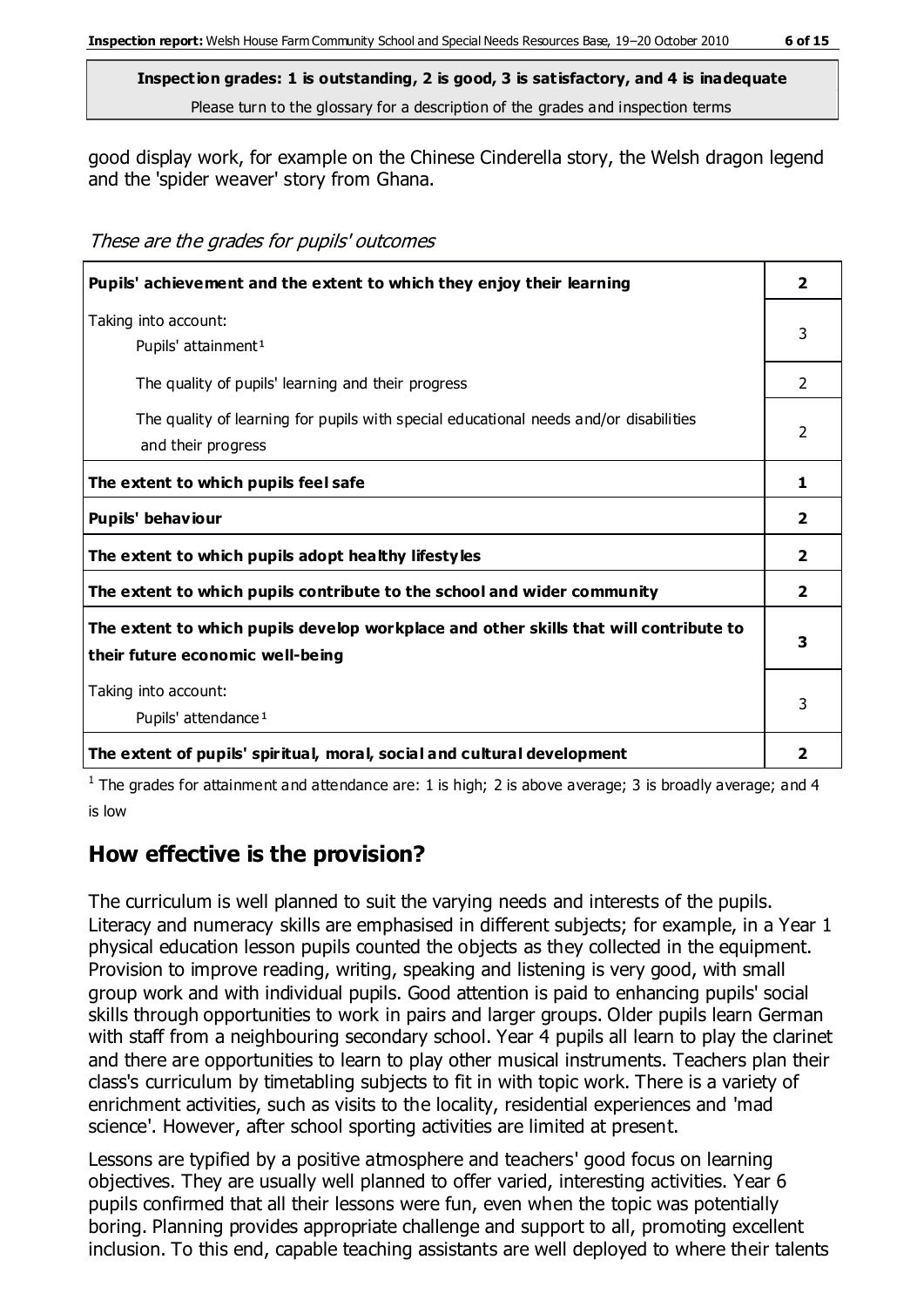can be best utilised, playing a significant part in pupils' good learning. Pupils are firmly but kindly managed and relationships in classrooms are constructive and positive. There is little off-task behaviour, which allows all pupils to get on and work productively. Occasionally lessons are a little slow paced and teaching can be repetitious. However, other lessons can be exceptional in their perfect pitching of tasks to pupils' individual needs. In the resource base staff know the pupils well and planning has a very positive impact on learning; it takes into account the need for integration with pupils of a similar age in the main school.

Regular assessment provides the school with a wealth of data and this is perceptively analysed. When pupils' progress slips, the school is quick to provide targeted support that invariably gets pupils quickly back on track. Marking is supportive and very thorough, offering sound advice, praise, and regular feedback on progress. Pupils are proud of their personal targets, developed with their teachers, which provide good guidance on what needs to be improved.

The school strongly emphasises the care, guidance and support of pupils. Staff create a pleasant learning environment so pupils want to come to school and work hard. Transition arrangements between areas of the school are carefully organised and there ar e strong links with the local secondary schools, some of whose staff visit to talk to pupils. Those with moderate learning difficulties are very well catered for, with individual sessions for reading recovery and sight vocabulary. Excellent tracking systems make it easy to chart improvements and plan future activities. The school works very hard to improve attendance, but the absence of a few pupils brings down the overall figure. Good induction procedures for pupils who join during the school year help them to settle quickly. Special provision is made for those who speak English as an additional language so they can access the curriculum as soon as possible.

| The quality of teaching                                                                                    |  |
|------------------------------------------------------------------------------------------------------------|--|
| Taking into account:<br>The use of assessment to support learning                                          |  |
| The extent to which the curriculum meets pupils' needs, including, where relevant,<br>through partnerships |  |
| The effectiveness of care, guidance and support                                                            |  |

These are the grades for the quality of provision

#### **How effective are leadership and management?**

The headteacher's powerful commitment to pupils and families galvanises the enthusiasm and ambition of staff. Leadership and management of the school are widely shared. Extensive consultation across all staff and governors developed relevant and well thoughtthrough plans that address key areas for improvement and provide a good template for the future. Effective monitoring has identified where teaching needs improvement. Work on improving teachers' marking and organisation has been particularly effective. Monitoring of teaching has been thorough but sometimes lacks sharpness to improve practice, so some inconsistencies in classroom practice remain. Teachers are not always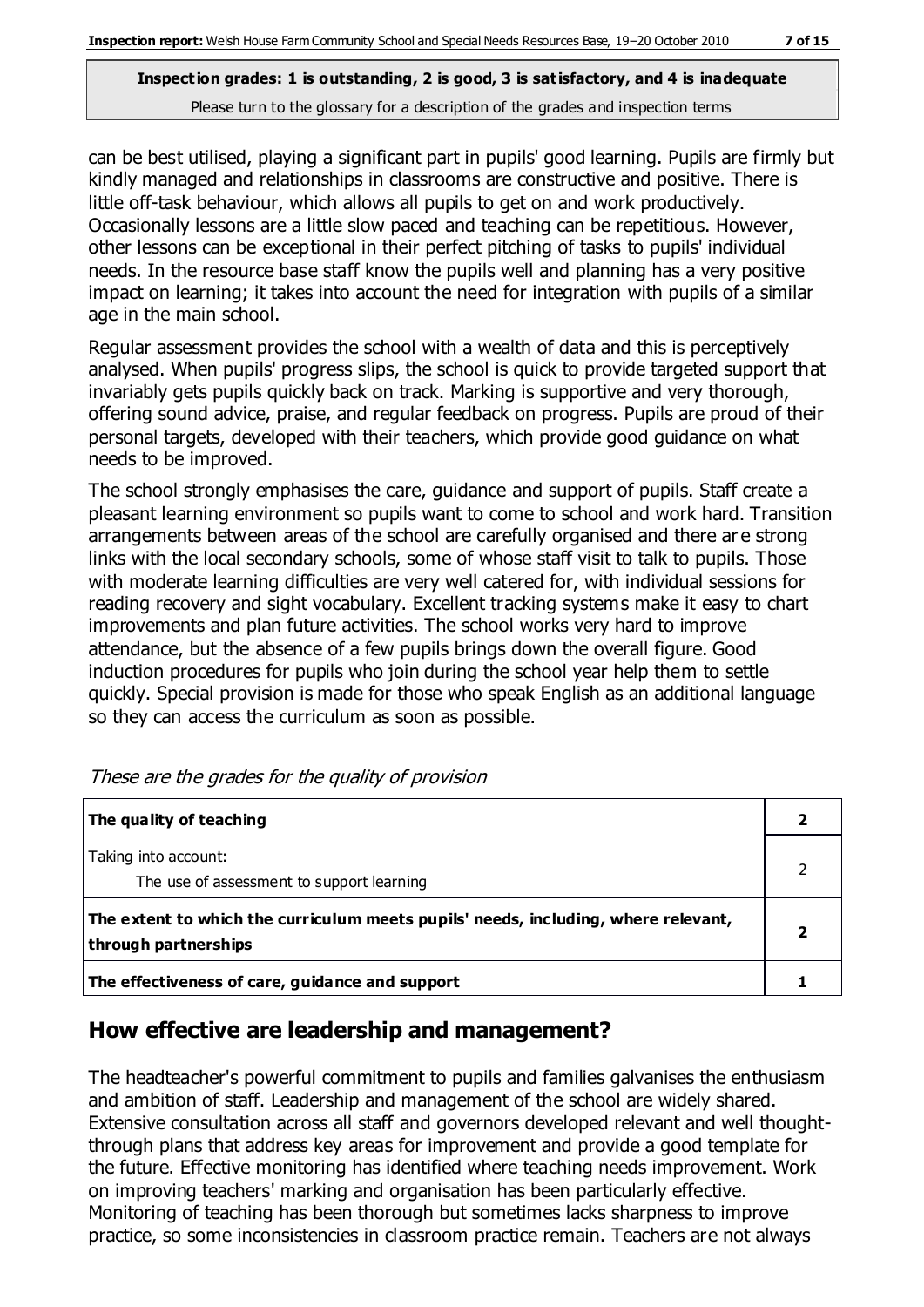provided with precise feedback which identifies which aspects require further improvement. Excellent provision for pupils facing barriers to learning ensures outstanding equality of opportunity and no discrimination. For example, thorough continuing assessment of each individual ensures that any learning or other issues that arise are quickly acted upon by the school.

The leadership and management of the resource base are outstanding. Staff are encouraged to work as a team and to assess pupils' progress regularly. Excellent tracking systems indicate the progress of the pupils in the centre is outstanding.

The governing body brings commitment and a range of good skills to its work. Efficient management of the school's finances ensure the school provides good value for money. The governing body has improved its monitoring, gains independent views of the school's strengths and areas for development and offers robust challenge. For example, it initiated improvements in the school's child protection procedures, leading to all staff receiving relevant training. The governing body monitors safeguarding arrangements closely and ensures the school provides a very safe physical environment. Very effective monitoring and a close knowledge of pupils' personal circumstances mean that nurture for pupils whose circumstances make them vulnerable is very good. Policies are up to date and regularly reviewed.

The school has developed very constructive links with parents and carers and works well to keep everybody fully informed, for example through the fortnightly newsletter, published in numerous languages. The school is open at the start and end of day to informal contacts and many staff provide support to parents and carers who may be experiencing difficulties. The governing body's decision to fund a family liaison worker and initiatives, such as bringing into school a local authority housing officer, have been successful in involving many parents and carers who had hitherto proved hard to engage.

Strong partnerships with local authority agencies, such as social services, are effective in promoting pupils' safety and health, including those whose circumstances make them vulnerable. Partnerships support the full inclusion of all pupils in school life and pupils' good personal development. Effective links with local secondary schools extend the curriculum in areas like sport and modern foreign languages and assist pupils' transfer to the next stage of their education.

The school uses its deep understanding of its local context to promote community cohesion satisfactorily, both within the school and locally. Significant partnerships with local groups and agencies enable the school to function very harmoniously. The school raises funds regularly for a child in the Gambia, and all pupils follow her progress keenly, but it lacks other links with communities in contrasting localities in the United Kingdom and other parts of the world.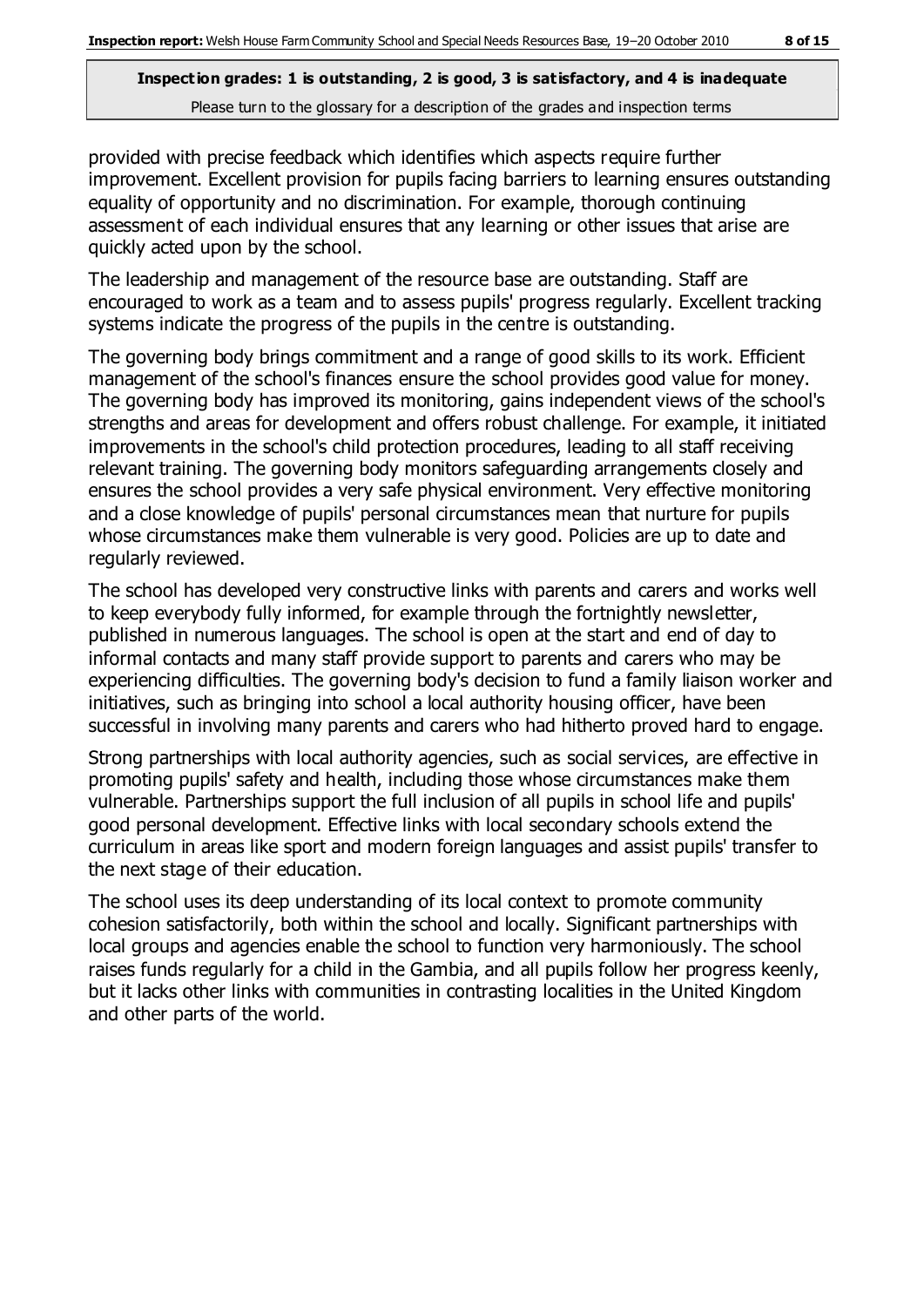These are the grades for leadership and management

| The effectiveness of leadership and management in embedding ambition and driving<br>improvement                                                                  |                         |
|------------------------------------------------------------------------------------------------------------------------------------------------------------------|-------------------------|
| Taking into account:<br>The leadership and management of teaching and learning                                                                                   | 2                       |
| The effectiveness of the governing body in challenging and supporting the<br>school so that weaknesses are tackled decisively and statutory responsibilities met | $\overline{\mathbf{2}}$ |
| The effectiveness of the school's engagement with parents and carers                                                                                             | $\mathbf{2}$            |
| The effectiveness of partnerships in promoting learning and well-being                                                                                           | $\mathbf{2}$            |
| The effectiveness with which the school promotes equality of opportunity and tackles<br>discrimination                                                           | 1                       |
| The effectiveness of safeguarding procedures                                                                                                                     | $\overline{2}$          |
| The effectiveness with which the school promotes community cohesion                                                                                              | 3                       |
| The effectiveness with which the school deploys resources to achieve value for money                                                                             | 2                       |

# **Early Years Foundation Stage**

Many children understand and speak little English and display low levels of personal development when they enter the Nursery. Good provision in both year groups makes a rapid impact. A few weeks after starting school, Nursery children are able to choose activities independently and settle down to work and play together very well. Good teaching makes the most of every opportunity to promote children's understanding and knowledge. For example, two Nursery children at the start of each day accompany the teaching assistant to check on potential risks in the outside area and report back to the class on what they need to be aware of, such as wrapping up warmly against the cold.

Teachers and teaching assistants work cohesively to provide interesting experiences in very safe surroundings. The mix of adult-led and child-initiated activities is well balanced and carefully adjusted as children settle in school and become more confident. Pleasant accommodation and adequate equipment provide varied activities and experiences for all, such as when Nursery children hunted high and low for pumpkins before producing predominantly orange paintings representing the fruit. The outdoor area is safe and extensive but not very stimulating and too spread out to allow children to flow freely from indoor to outdoor activities.

Good leadership and management ensure activities are keenly monitored and teaching is improved which, in turn, have led to children's good progress. Positive links with home and the on-site private play-school ensure a smooth transition into the Nursery for most children. Children start Year 1 with below average attainment but it is improving every year. Children develop very good learning habits and are well prepared for the next stage in their education. Their achievement is good.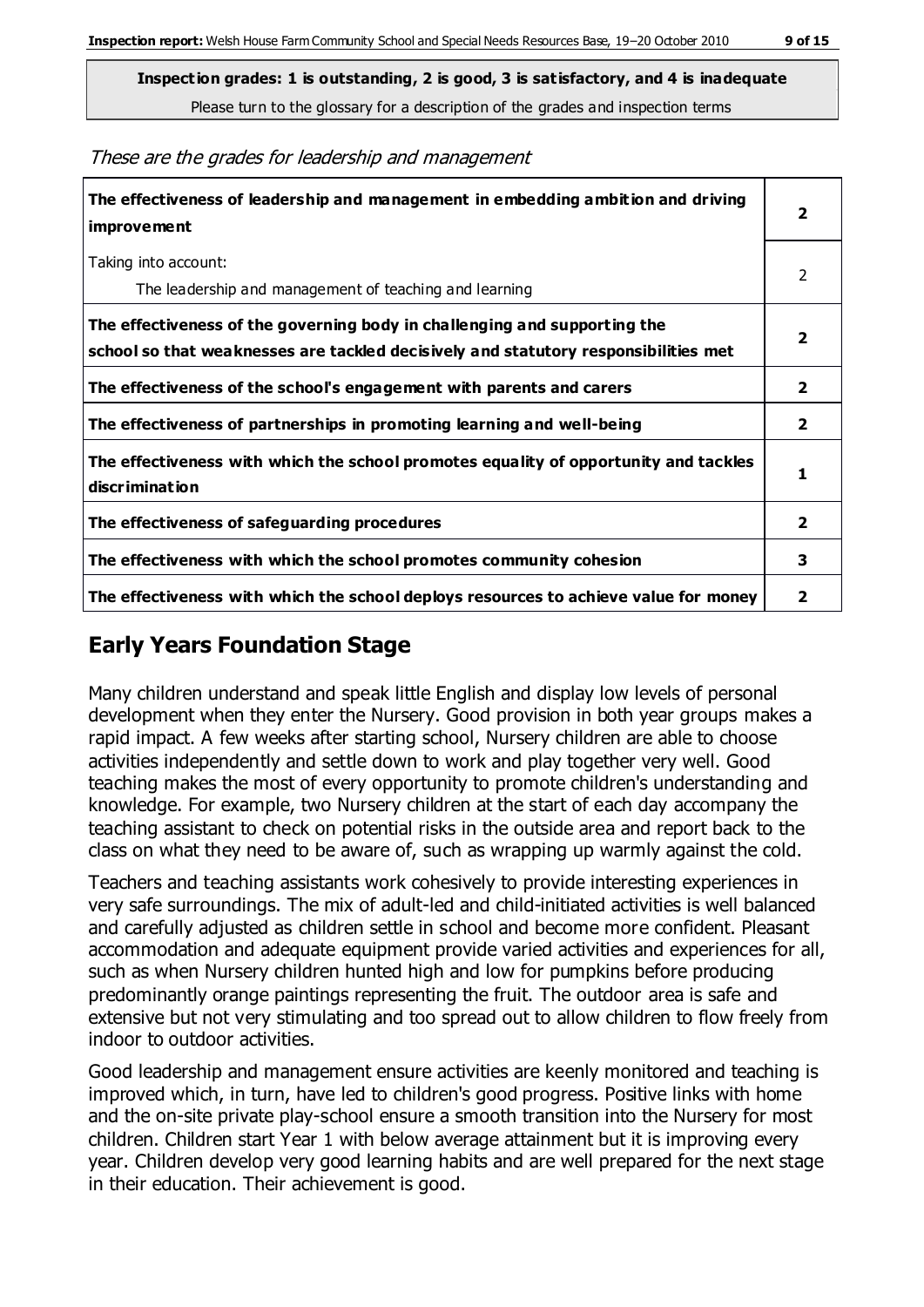These are the grades for the Early Years Foundation Stage

| Overall effectiveness of the Early Years Foundation Stage                             |  |
|---------------------------------------------------------------------------------------|--|
| Taking into account:<br>Outcomes for children in the Early Years Foundation Stage     |  |
| The quality of provision in the Early Years Foundation Stage                          |  |
| The effectiveness of leadership and management of the Early Years Foundation<br>Stage |  |

# **Views of parents and carers**

All questions in the inspection survey gained at least 90% approval from parents and carers. All rated leadership and management as effective and teaching as good. A few disagreed that the school meets their children's particular needs but evidence from the inspection indicates that the school provides excellent care and possesses a close knowledge of each pupil's requirements.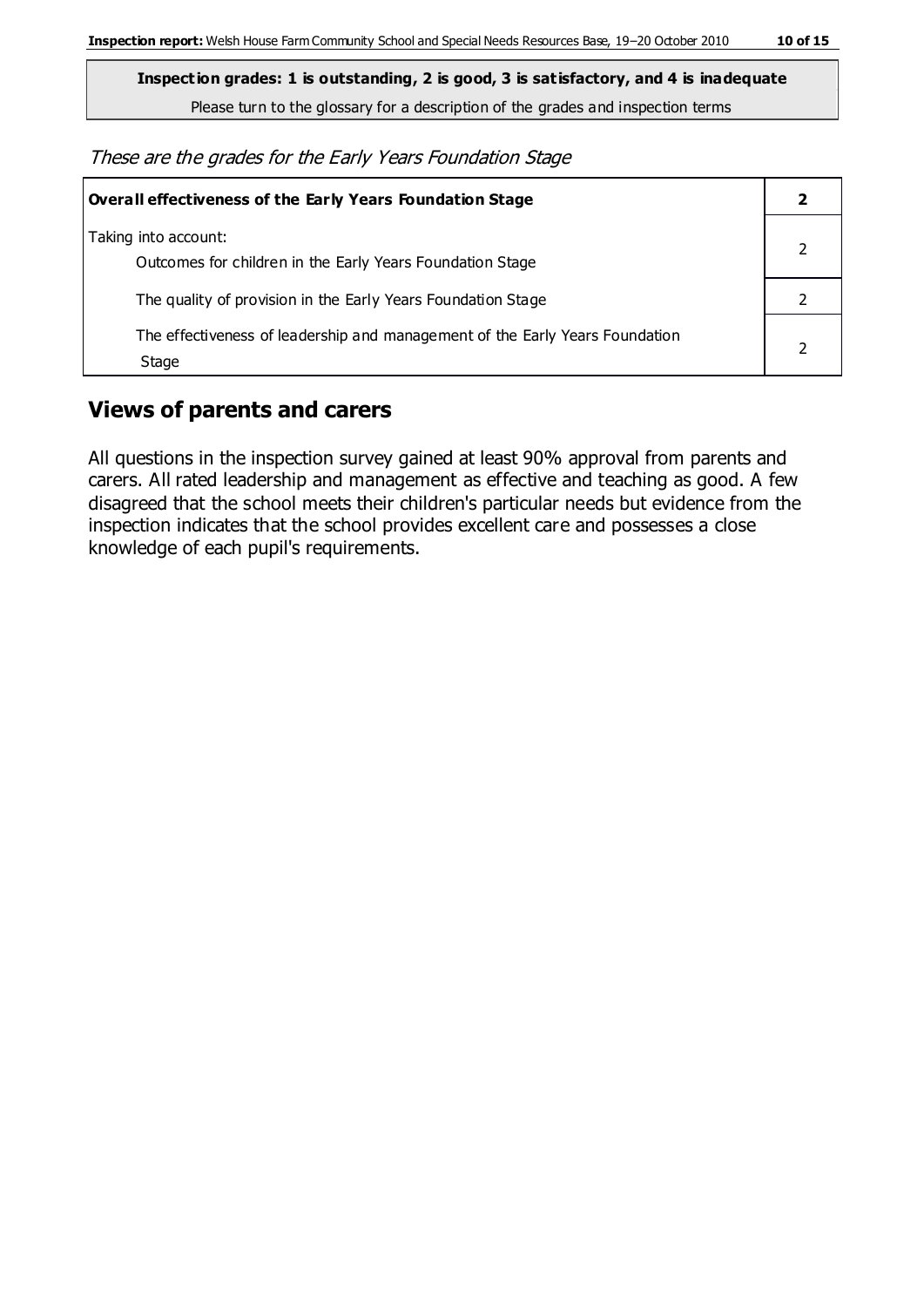#### **Responses from parents and carers to Ofsted's questionnaire**

Ofsted invited all the registered parents and carers of pupils registered at Welsh House Farm Community School and Special Needs Resources Base to complete a questionnaire about their views of the school.

In the questionnaire, parents and carers were asked to record how strongly they agreed with 13 statements about the school. The inspection team received 52 completed questionnaires by the end of the on-site inspection. In total, there are 198 pupils registered at the school.

| <b>Statements</b>                                                                                                                                                                                                                                       | <b>Strongly</b><br>agree |               | Agree        |               | <b>Disagree</b> |                | <b>Strongly</b><br>disagree |               |
|---------------------------------------------------------------------------------------------------------------------------------------------------------------------------------------------------------------------------------------------------------|--------------------------|---------------|--------------|---------------|-----------------|----------------|-----------------------------|---------------|
|                                                                                                                                                                                                                                                         | <b>Total</b>             | $\frac{0}{0}$ | <b>Total</b> | $\frac{0}{0}$ | <b>Total</b>    | $\frac{0}{0}$  | <b>Total</b>                | $\frac{0}{0}$ |
| My child enjoys school                                                                                                                                                                                                                                  | 36                       | 69            | 15           | 29            | 1               | $\overline{2}$ | $\mathbf 0$                 | $\mathbf 0$   |
| The school keeps my child<br>safe                                                                                                                                                                                                                       | 27                       | 52            | 24           | 46            | 1               | $\overline{2}$ | $\mathbf 0$                 | $\mathbf 0$   |
| My school informs me about<br>my child's progress                                                                                                                                                                                                       | 32                       | 62            | 18           | 35            | $\overline{2}$  | 4              | $\mathbf 0$                 | $\mathbf 0$   |
| My child is making enough<br>progress at this school                                                                                                                                                                                                    | 28                       | 54            | 21           | 40            | 2               | 4              | 0                           | $\mathbf 0$   |
| The teaching is good at this<br>school                                                                                                                                                                                                                  | 26                       | 50            | 26           | 50            | 0               | 0              | $\mathbf 0$                 | $\mathbf 0$   |
| The school helps me to<br>support my child's learning                                                                                                                                                                                                   | 29                       | 56            | 22           | 42            | 1               | $\overline{2}$ | $\mathbf 0$                 | $\mathbf 0$   |
| The school helps my child to<br>have a healthy lifestyle                                                                                                                                                                                                | 23                       | 44            | 26           | 50            | $\mathbf{1}$    | $\overline{2}$ | $\mathbf 0$                 | $\mathbf 0$   |
| The school makes sure that<br>my child is well prepared for<br>the future (for example<br>changing year group,<br>changing school, and for<br>children who are finishing<br>school, entering further or<br>higher education, or entering<br>employment) | 25                       | 48            | 25           | 48            | 1               | $\overline{2}$ | $\mathbf 0$                 | $\mathbf 0$   |
| The school meets my child's<br>particular needs                                                                                                                                                                                                         | 25                       | 48            | 20           | 38            | 4               | 8              | $\mathbf 0$                 | $\mathbf 0$   |
| The school deals effectively<br>with unacceptable behaviour                                                                                                                                                                                             | 26                       | 50            | 22           | 42            | $\overline{2}$  | 4              | 0                           | 0             |
| The school takes account of<br>my suggestions and concerns                                                                                                                                                                                              | 26                       | 50            | 25           | 48            | 1               | $\overline{2}$ | 0                           | 0             |
| The school is led and<br>managed effectively                                                                                                                                                                                                            | 29                       | 56            | 23           | 44            | $\mathbf 0$     | $\mathbf 0$    | $\mathbf 0$                 | $\mathbf 0$   |
| Overall, I am happy with my<br>child's experience at this<br>school                                                                                                                                                                                     | 33                       | 63            | 17           | 33            | $\overline{2}$  | $\overline{4}$ | $\mathbf 0$                 | $\mathbf 0$   |

The table above summarises the responses that parents and carers made to each statement. The percentages indicate the proportion of parents and carers giving that response out of the total number of completed questionnaires. Where one or more parents and carers chose not to answer a particular question, the percentages will not add up to 100%.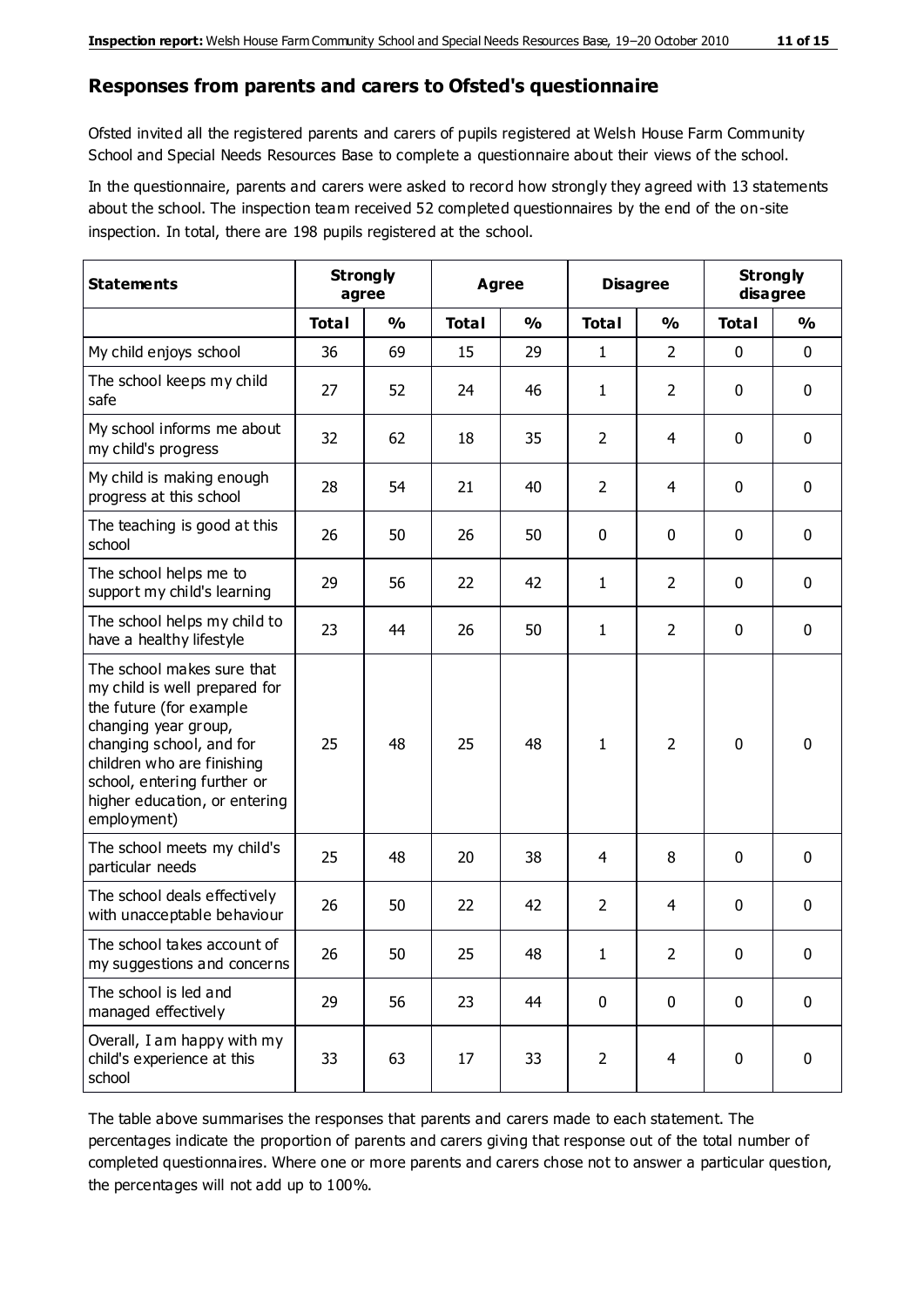# **Glossary**

| Grade   | <b>Judgement</b> | <b>Description</b>                                                                                                                                                                                                            |
|---------|------------------|-------------------------------------------------------------------------------------------------------------------------------------------------------------------------------------------------------------------------------|
| Grade 1 | Outstanding      | These features are highly effective. An outstanding school<br>provides exceptionally well for all its pupils' needs.                                                                                                          |
| Grade 2 | Good             | These are very positive features of a school. A school that<br>is good is serving its pupils well.                                                                                                                            |
| Grade 3 | Satisfactory     | These features are of reasonable quality. A satisfactory<br>school is providing adequately for its pupils.                                                                                                                    |
| Grade 4 | Inadequate       | These features are not of an acceptable standard. An<br>inadequate school needs to make significant improvement<br>in order to meet the needs of its pupils. Ofsted inspectors<br>will make further visits until it improves. |

#### **What inspection judgements mean**

#### **Overall effectiveness of schools**

|                       | Overall effectiveness judgement (percentage of schools) |      |                     |                   |
|-----------------------|---------------------------------------------------------|------|---------------------|-------------------|
| <b>Type of school</b> | <b>Outstanding</b>                                      | Good | <b>Satisfactory</b> | <b>Inadequate</b> |
| Nursery schools       | 58                                                      | 36   | 4                   | 2                 |
| Primary schools       | 8                                                       | 43   | 40                  | 9                 |
| Secondary schools     | 10                                                      | 35   | 42                  | 13                |
| Sixth forms           | 13                                                      | 39   | 45                  | 3                 |
| Special schools       | 33                                                      | 42   | 20                  | 4                 |
| Pupil referral units  | 18                                                      | 40   | 29                  | 12                |
| All schools           | 11                                                      | 42   | 38                  | 9                 |

New school inspection arrangements were introduced on 1 September 2009. This means that inspectors now make some additional judgements that were not made previously.

The data in the table above are for the period 1 September 2009 to 31 March 2010 and are the most recently published data available (see **[www.ofsted.gov.uk](http://www.ofsted.gov.uk/)**). Please note that the sample of schools inspected during the autumn and spring terms 2009/10 was not representative of all schools nationally, as weaker schools are inspected more frequently than good or outstanding schools.

Percentages are rounded and do not always add exactly to 100. Secondary school figures in clude those that have sixth forms, and sixth form figures include only the data specifically for sixth form inspection judgements.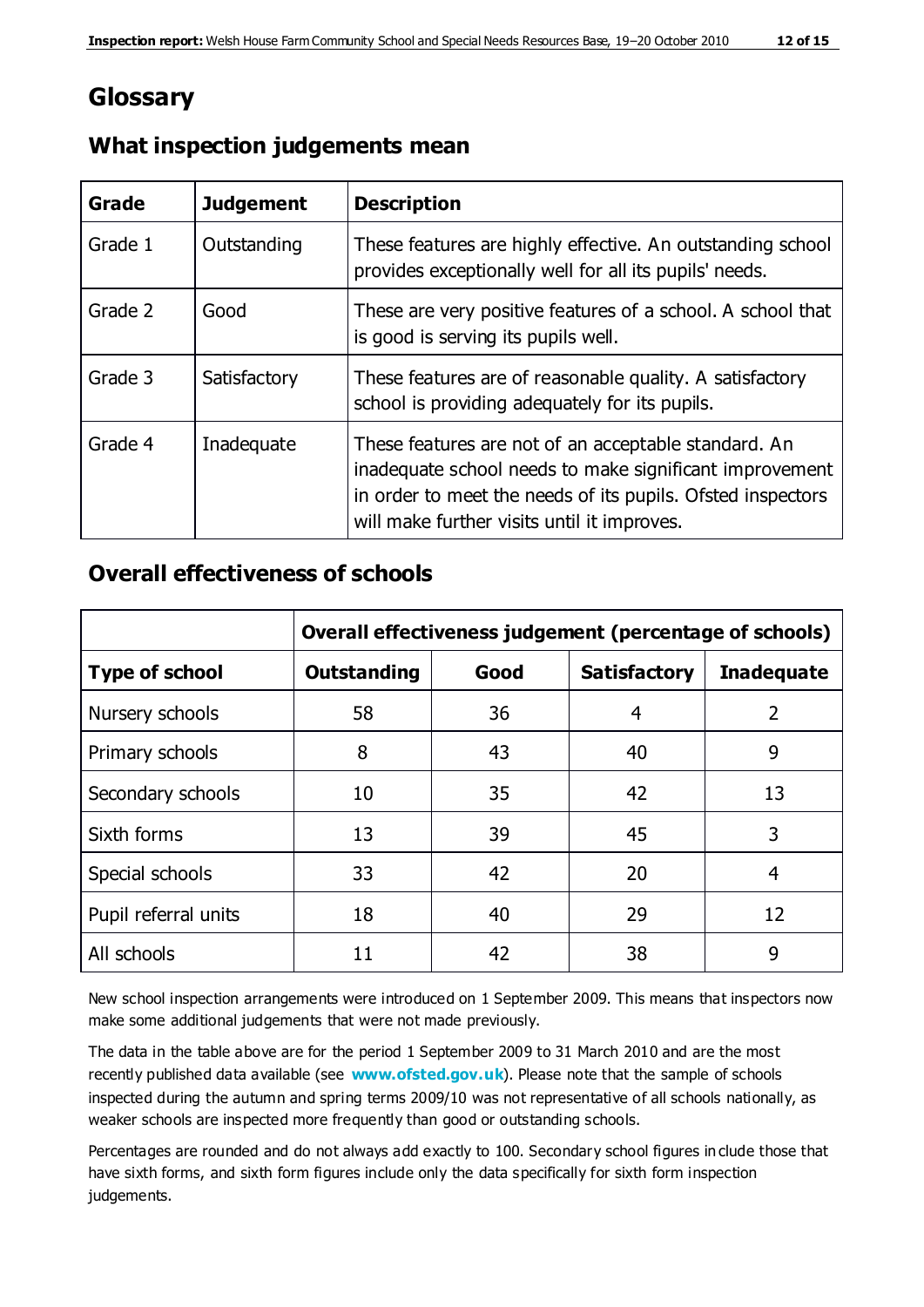# **Common terminology used by inspectors**

| Achievement:               | the progress and success of a pupil in their learning,<br>development or training.                                                                                                                                                          |
|----------------------------|---------------------------------------------------------------------------------------------------------------------------------------------------------------------------------------------------------------------------------------------|
| Attainment:                | the standard of the pupils' work shown by test and<br>examination results and in lessons.                                                                                                                                                   |
| Capacity to improve:       | the proven ability of the school to continue<br>improving. Inspectors base this judgement on what<br>the school has accomplished so far and on the quality<br>of its systems to maintain improvement.                                       |
| Leadership and management: | the contribution of all the staff with responsibilities,<br>not just the headteacher, to identifying priorities,<br>directing and motivating staff and running the school.                                                                  |
| Learning:                  | how well pupils acquire knowledge, develop their<br>understanding, learn and practise skills and are<br>developing their competence as learners.                                                                                            |
| Overall effectiveness:     | inspectors form a judgement on a school's overall<br>effectiveness based on the findings from their<br>inspection of the school. The following judgements,<br>in particular, influence what the overall effectiveness<br>judgement will be. |
|                            | The school's capacity for sustained<br>improvement.                                                                                                                                                                                         |
|                            | Outcomes for individuals and groups of pupils.                                                                                                                                                                                              |
|                            | The quality of teaching.                                                                                                                                                                                                                    |
|                            | The extent to which the curriculum meets<br>pupils' needs, including, where relevant,<br>through partnerships.                                                                                                                              |
|                            | The effectiveness of care, guidance and<br>support.                                                                                                                                                                                         |
| Progress:                  | the rate at which pupils are learning in lessons and<br>over longer periods of time. It is often measured by<br>comparing the pupils' attainment at the end of a key                                                                        |

stage with their attainment when they started.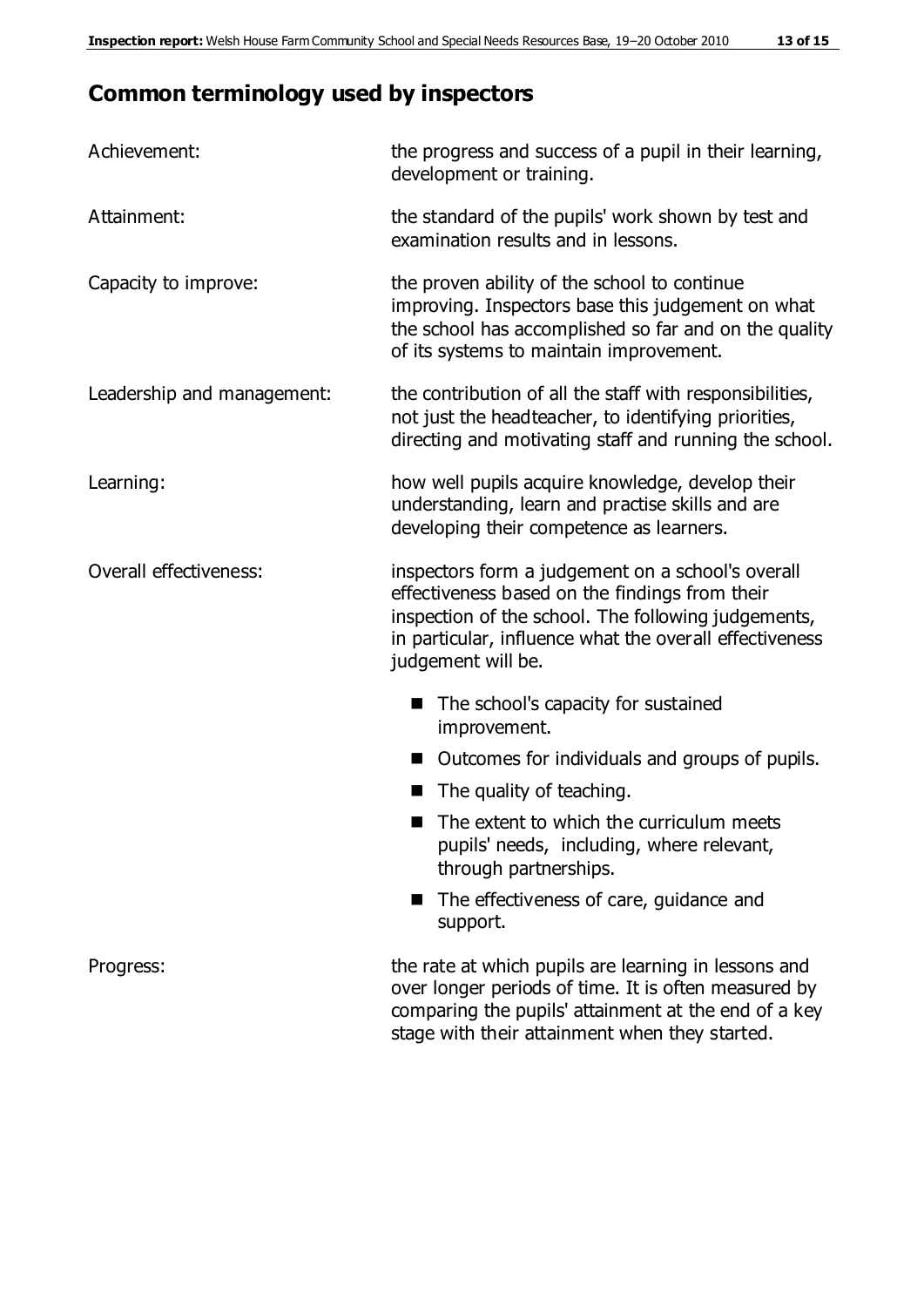# **This letter is provided for the school, parents and carers to share with their children. It describes Ofsted's main findings from the inspection of their school.**



21 October 2010

#### Dear Pupils

#### **Inspection of Welsh House Farm Community School and Special Needs Resources Base, Birmingham, B32 2NG**

Thank you for being so friendly and helpful to the inspectors when we visited your school recently. We find that this is a good school and it cares for you exceptionally well. We were pleased to see you are so happy and congratulate you on your good behaviour. Keep it up! We were most impressed with the excellent work done in the resource base and the outstanding behaviour and progress of the pupils who go there.

Your enthusiasm and the good teaching help you to make good progress. The powerful help given to anyone having difficulty ensures that you all achieve well and your attainment by the end of Year 6 is similar to that of many pupils in other schools in the country. None of these good things could happen without the headteacher's good leadership and the strong involvement of all staff. They work very well as a team to give everyone every chance to grow, learn and develop.

The school has agreed to improve the following areas.

Staff will provide better chances for you to link with other schools in different parts of the country and the world.

Leaders are going to check up on teaching more thoroughly so that even more lessons are good.

The school will explain to families the importance of coming to school every day, to raise attendance. You can all help, by coming to school on every day that you are fit and well.

Once again, thank you for all your help. It was a pleasure to meet you.

Yours sincerely

John Carnaghan

Lead inspector